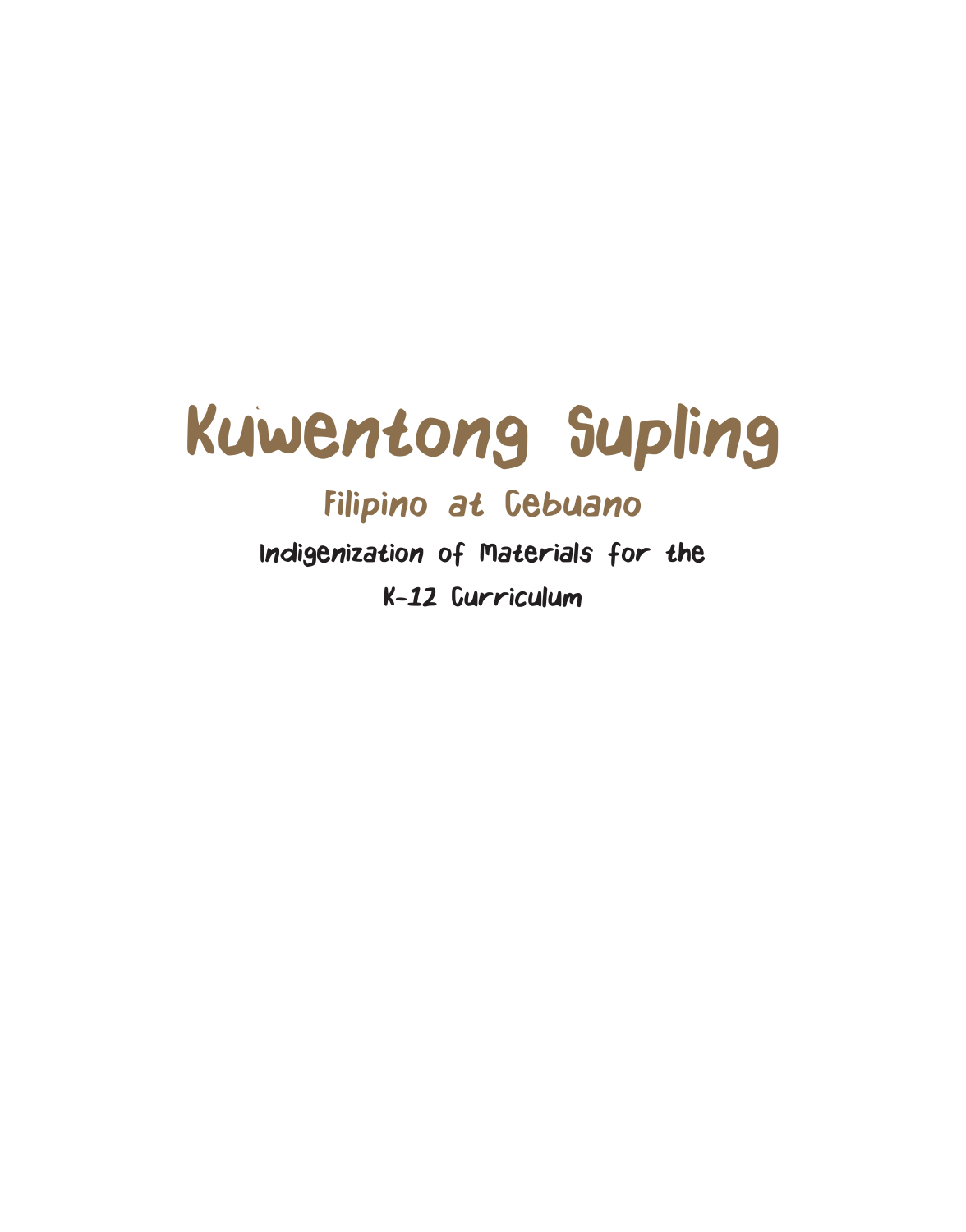## **Kuwentong Supling: Filipino at Cebuano**

Indigenization of Materials for the K-12 Curriculum

© 2020 Karapatang-sipi ng National Commission for Culture and the Arts, at Philippine Cultural Education Program

Editor sa Filipino: Rosario Torres-Yu Editors sa Cebuano: Kuwentong Supling Writers

Unang Edisyon: Literaturang Pambata

Hindi maaaring kopyahin ang alinmang bahagi ng aklat sa alinmang paraan**—**graphic, electronic o mechanical nang walang nakasulat na pahintulot mula sa mga may hawak ng karapatang-sipi.

The National Library of the Philippines CIP Data

Recommended entry:

 Kwentong supling : Filipino at Cebuano : indigenization of materials for the K-12 curriculum / editor sa Filipino, Rosario Torres Yu, editor sa Cebuano, Kuwentong Supling Writers. -- Manila : National Commission for Culture and the Arts,[2020], ©2020.

pages, cm

ISBN 978-621-432-033-2

 1. Children's stories, Filipino -- Translation into Cebuano languages. 2. Children's stories, Cebuano -- Translations from Filipino language. 3. Folktales, Filipino -- Translation into Cebuano languages. I. Yu, Rosario T. III. Title.

899.21130834 PZ90.F55 P020200117

Inilathala ng



## **NATIONAL COMMISSION FOR CULTURE AND THE ARTS**

Room 5D #633 Gen. Luna Street, Intramuros, Manila Tel: (02) 527-2192 loc 529 PLDT Land Line Plus (02) 986-4147 Email: pcep.secretariat@gmail.com

at



Bulacan Arts Culture and History Institute (BACH) 2nd Floor, Gat Blas Ople Building, Sentro ng Sining at Kultura ng Bulacan Bulacan Provincial Capitol, Complex, City of Malolos, Bulacan 3000

The National Commission for Culture and the Arts (NCCA) is the overall coordination and policymaking government body that systematizes and streamlines national efforts in promoting culture and the arts. The NCCA promotes cultural and artistic development: conserves and promotes the nation's historical and cultural heritages; ensures the widest dissemination of artistic and cultural products among the greatest number across the country; preserves and integrates traditional culture and its various expressions as dynamic part of the national cultural mainstream; and ensures that standards of excellence are pursued in programs and activities. The NCCA administers the National Endowment Fund for Culture and the Arts (NEFCA).